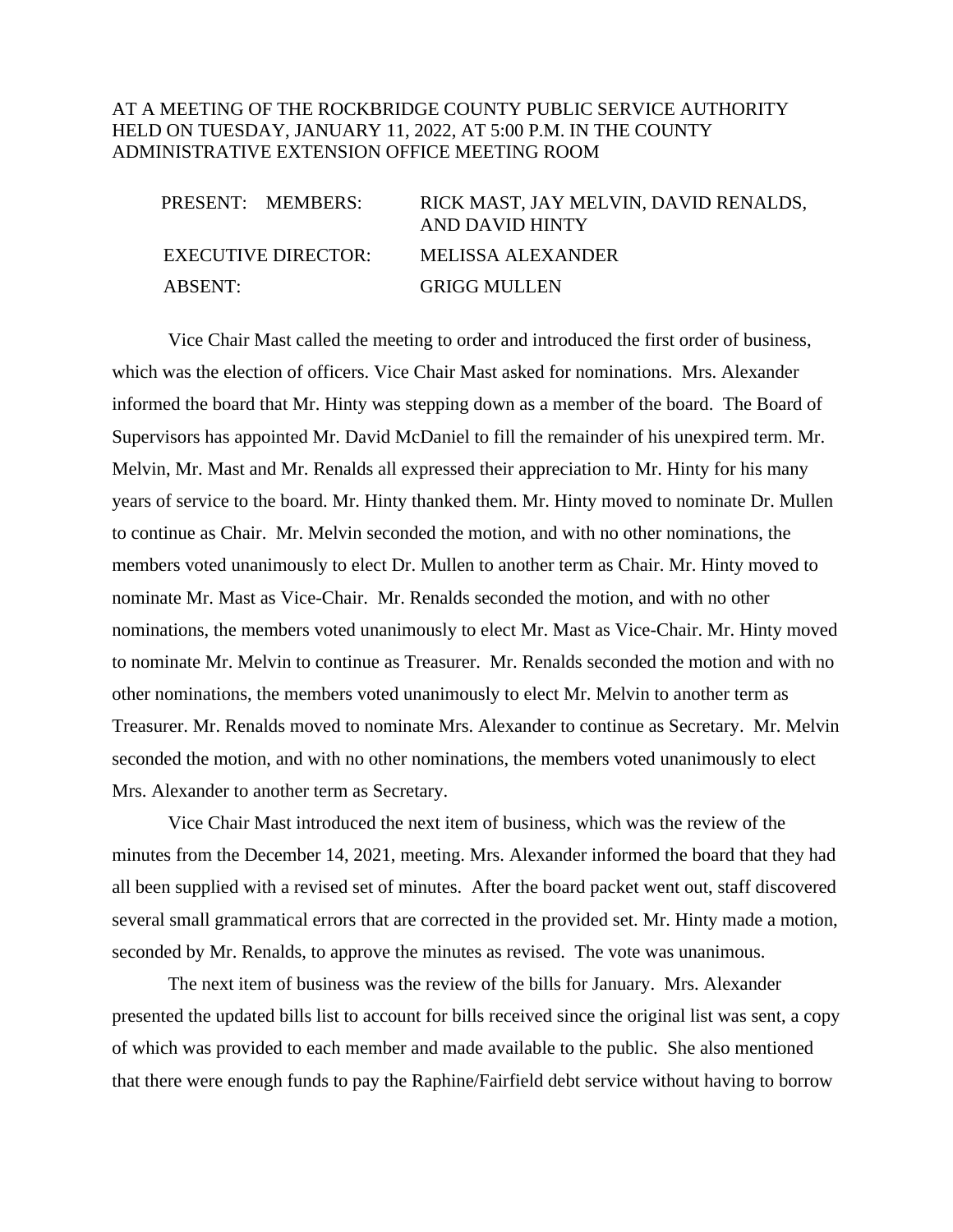any funds from Rockbridge County. On motion of Mr. Melvin, seconded by Mr. Renalds, the board unanimously approved the payments shown on the final bills list for \$525,771.10 and customer deposits in the amount of \$762.61.

Vice Chair Mast then moved to the monthly and quarterly financial reports. The board had no comments on the financial reports presented.

Vice Chair Mast asked Mrs. Alexander to give the Director's Report. Mrs. Alexander began with a summary of the current procurement items being handled in the office. First, the dump truck bid opening is scheduled for this Thursday. The sliplining bid is nearing completion for posting. The 8-ton trailer is waiting on axels to arrive. The 12-ton trailer was submitted to Mr. Renalds for review and once his suggestions are incorporated will be posted. Mrs. Alexander asked Mr. Renalds for a suggestion on a time frame for delivery given the current supply issues. It was decided to put the end of December 2022, as the deadline.

The next Directors Report item was a pump failure in the Long Hollow system. Over the past weekend, the pumps failed and SCADA did not notify personnel of the failure. Several customers were temporarily without water, as a result. Mr. Black called an electrician to assist with the pump issues. The electrician reset the variable feed drive. Since then, the pumps have failed again. The electrician thinks it could be due to disruptions in the electricity delivered to the pump station. So, Mr. Black reached out to Dominion Power, who after investigation, is ordering a data logger to look at the usage and comparing the dates of the failures to the substation logs. Sunapsys has been contacted to look at the issue, as well.

The next item was the Raphine VDOT water issue. VDOT is working on work at the interchange exits in Raphine. The contractor found running water and it was believed to be a PSA leak. Staff installed a bypass meter, hired an outside contractor to assist in locating a leak and stopped filling the line to see if the water stopped. The final idea to rule out a leak is to do a leak test, which is scheduled for later this week. Mr. Hinty stated that there are a lot of springs in that area.

Mrs. Alexander ended the Directors Report with the South River Fire Department fire hydrant installation. Mrs. Alexander explained that the water main had been tapped by Core and Main. Staff then had to install a couple joints of pipe to get the fire hydrant in the agreed upon location. While digging, staff pulled a fiber line with the backhoe bucket. Mrs. Alexander distributed several photos taken showing the hole, the Miss Utility markings and the fiber line. The Miss Utility markings were old and staff did not call in a new ticket for this dig. Based on